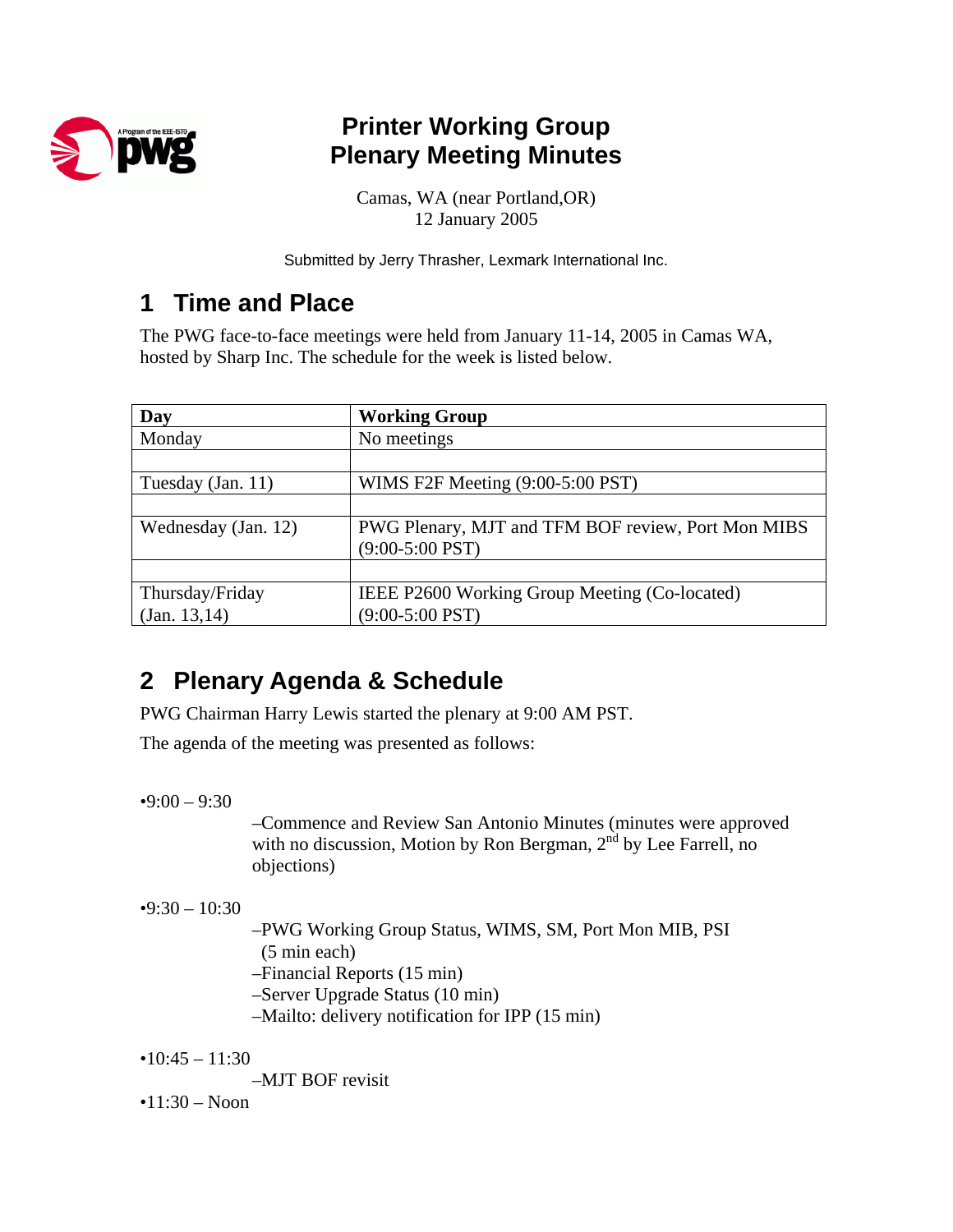|                     | $-TFM$ BOF revisit                  |
|---------------------|-------------------------------------|
| $\cdot$ 1:00 - 3:00 |                                     |
|                     | -Port Mon MIB                       |
| $-3:15 - 4:15$      |                                     |
|                     | -PSI review and action items        |
| $-4:30 - 5:30$      |                                     |
|                     | -Print Number proposal introduction |

The updated plenary presentation is located at the following url:

<ftp://ftp.pwg.org/pub/pwg/general/Plenary/PWGPlenaryJanuary2005.pdf>

| <b>Attendee</b>         | <b>Company</b>              | <b>Email Address</b>           |
|-------------------------|-----------------------------|--------------------------------|
| <b>In Person</b>        |                             |                                |
| <b>Ron Bergman</b>      | <b>Ricoh</b>                | Ron.Bergman@rpsa.ricoh.com     |
| <b>Harry Lewis</b>      | <b>IBM Printing Systems</b> | harryl@us.ibm.com              |
| <b>Jerry Thrasher</b>   | Lexmark International Inc.  | thrasher@lexmark.com           |
| <b>Lee Farrell</b>      | <b>CDA</b>                  | lee.farrell@cda.canon.com      |
| <b>Paul Danbold</b>     | Apple                       | danbold@apple.com              |
| <b>William A Wagner</b> | <b>NetSilicon</b>           | wwagner@digi.com               |
| Don Wright              | <b>Lexmark</b>              | don@lexmark.com                |
| Takanori Masui          | Fuji-Xerox                  | ??                             |
| <b>Stuart Rowley</b>    | Kyocera                     | stuart.Rowley@ktd-dyocera.com  |
| <b>Craig Whittle</b>    | <b>Sharp</b>                | cwittle@sharplabs.com          |
| <b>Senthil</b>          | <b>Ricoh</b>                | senthil-selvaraj@ricoh-usa.com |
| <b>Scott Fabre</b>      | <b>Sharp</b>                | scottfab@sharplabs.com         |
| <b>Bogdan Plewnia</b>   | <b>Sharp</b>                | bplewnia@sharplabs.com         |
| <b>Andrew Ferlitsch</b> | <b>Sharp</b>                | aferlitsch@sharplabs.com       |
|                         |                             |                                |
| <b>Via Telecon</b>      |                             |                                |
| <b>Ira McDonald</b>     | <b>High North</b>           | imcdonald@sharplabs.com        |
| <b>Peter Zehler</b>     | <b>Xerox Corp</b>           |                                |
|                         |                             |                                |

## **3 Meeting Attendees**

## **4 Reports from Constituent Working Groups**

#### *4.1 WIMS*

The WIMS working group is continuing to work on the model and methods for an Internet capable fleet management protocol. (see the WIMS page on the PWG web site for further detail on the problems being addressed by the WIMS protocol)

The main work item since the last F2F was to get the Counter Specification ready for Formal PWG Last Call review and approval vote. The specification underwent significant review and change at this week's F2F meeting. The Counter Specification is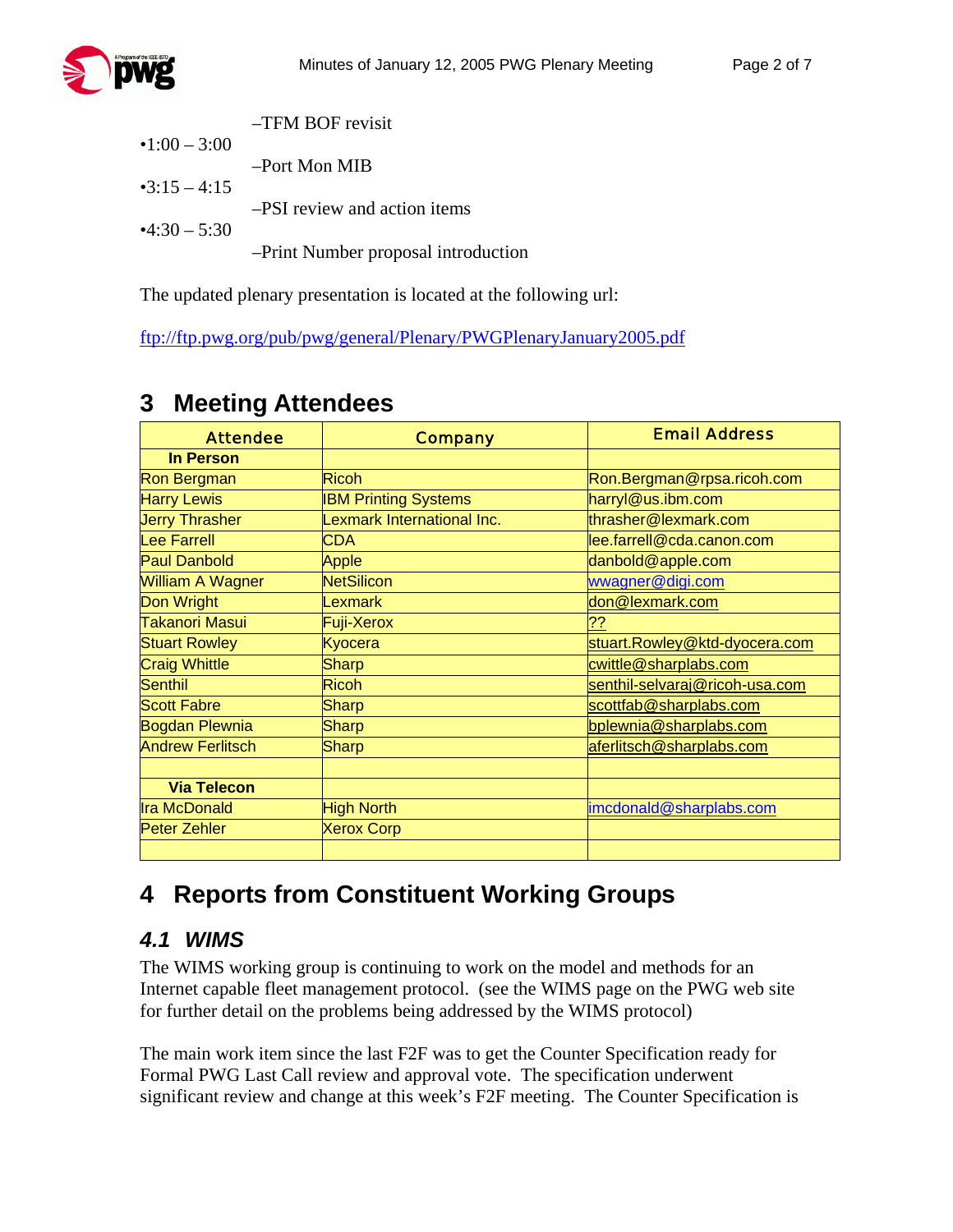

targeted to be ready for a Last Call review cycle in two to three weeks from the end of the F2F meeting.

The group also reviewed the current state of the Counter MIB in an effort to make sure it's consistent with the Counter Specification and eventually getting the Counter schema in sync. with the Counter Specification document as well.

The WIMS protocol specification was updated since the last F2F meeting however was not reviewed at this meeting due to time constraints. This spec. will continue to be reviewed and revised during the upcoming weekly conference calls. (check the WIMS reflector for conference call announcements)

Ira commented that it's desirable and prudent to make sure the Counter Schema and Counter MIB are fully aligned with the spec. before the Counter Specification is sent out for Last Call comments…Agreed.

### *4.2 Common Semantic Model – SM*

The Semantic Model working group is continuing to work on the extension process document for extending the Semantic Model. Now that the PWG Process 2.0 has been approved, this work can complete.

**Announcement:** Harry Lewis announced that Pete Zehler (the current Semantic Model WG Chair) has resigned due to a re-deployment of work responsibilities within his company. There is currently a need for both a WG Chair, Secretary and SM maintenance editor for the Semantic Model Working Group. Harry Lewis is temporarily acting as the Semantic Model editor.

**Action Item:** Harry Lewis will issue a call for a Semantic Model WG Chair, Secretary and maintenance editor for the Semantic Model work.

#### *4.3 PortMon MIB*

The PortMon MIB meeting is scheduled to be held on Wed. afternoon during the week. The third generation draft of the PortMon MIB is ready and is going to be reviewed at this meeting. The document is getting close to being final.

There is a possible issue of the logistics of approval for this specification since the PortMon MIB is not officially a defined working group. It presumably can be advanced through the PWG process under the standard Printer MIB working group.

Further development/discussion of the PortMon MIB will be held on the Printer MIB mailing list.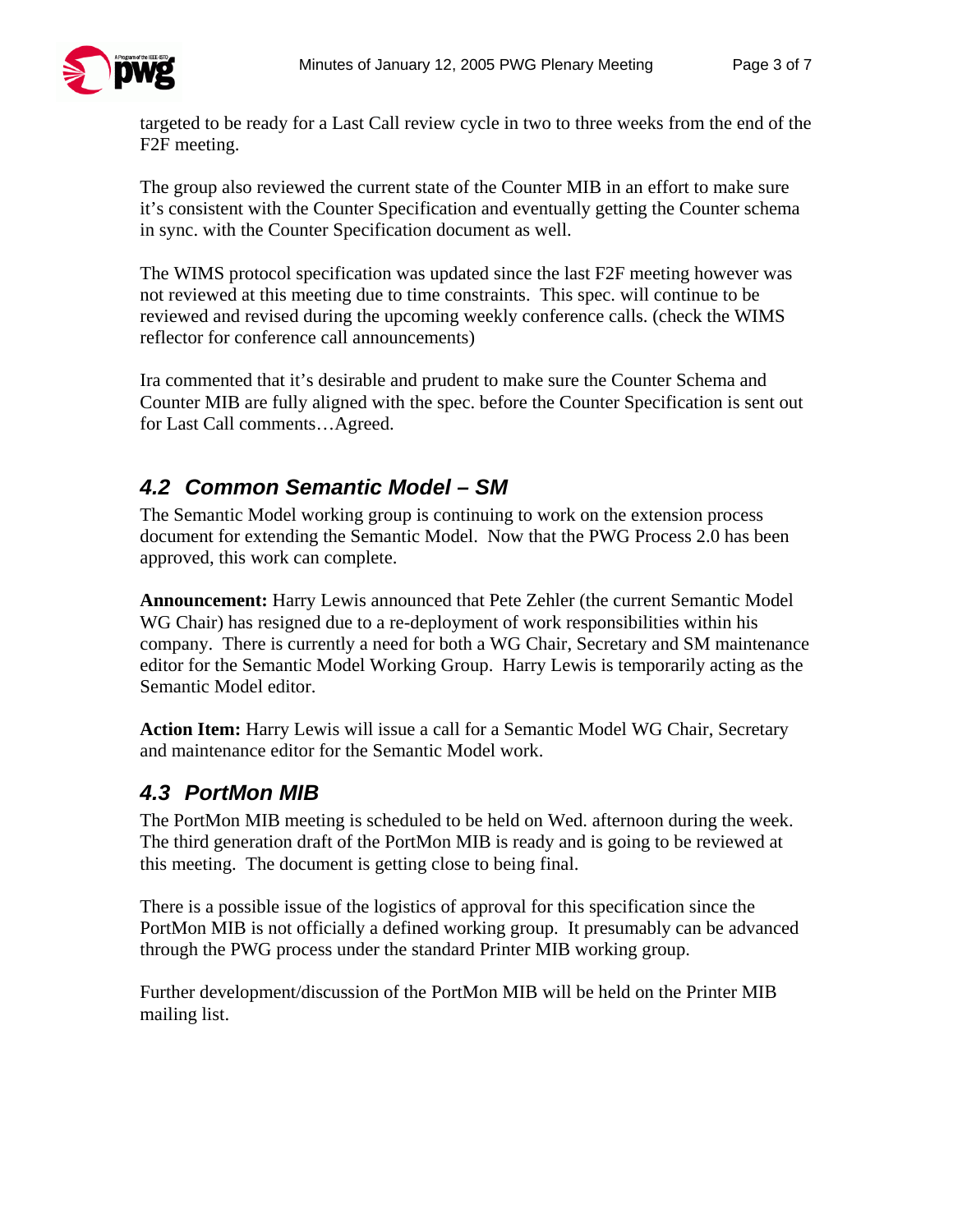### *4.4 Print Services Interface -PSI*

The PSI working draft specification has finished Last Call, however the final working draft that integrates the Last Call comments is still pending. The Formal Vote cannot be issued until this working draft is completed.

The informative WSDL files that describe the PSI protocol operations have been completed.

The final edit work is still pending:

Comment: The IETF's change in URI scheme specification may slightly impact this spec. at some point in the future. No change to the PSI specification is warranted at this time.

**(PostScript)**. There was a brief PSI meeting on Wed. afternoon and the edits to the PSI specification that resulted from the last call were integrated into a new draft of the PSI spec. It was decided by the group to go ahead and submit the PSI draft for formal vote. The formal vote will be initiated in the next couple of weeks.

# **5 PWG Financial Report**

Harry Lewis presented the PWG financial report prepared by the ISTO. Copies of these slides may be requested from the PWG chair.

#### **Membership Report:**

There are currently 30 PWG member companies in good standing. (See the PWG web site for current list)

**Action Item:** Jerry Thrasher, Needs to remove Hitachi and add Microsoft to the PWG Web Site.

Harry reviewed the current state of PWG dues payments; there are currently 10 companies that have completed payment of the 2005 dues.

**Announcement**: If your company has not paid your dues, please do so as soon as possible.

#### *5.1 PWG Server Transition Plan*

The transition of the PWG server to the new hardware and software platform has been delayed due to the availability of the person doing the integration during Nov. and Dec. 2004. The updated target dates for the transition to the new PWG server hardware platform are as follows:

**Target Finish Date: Task:**  Oct 11, 2004 (Done) H/W assembly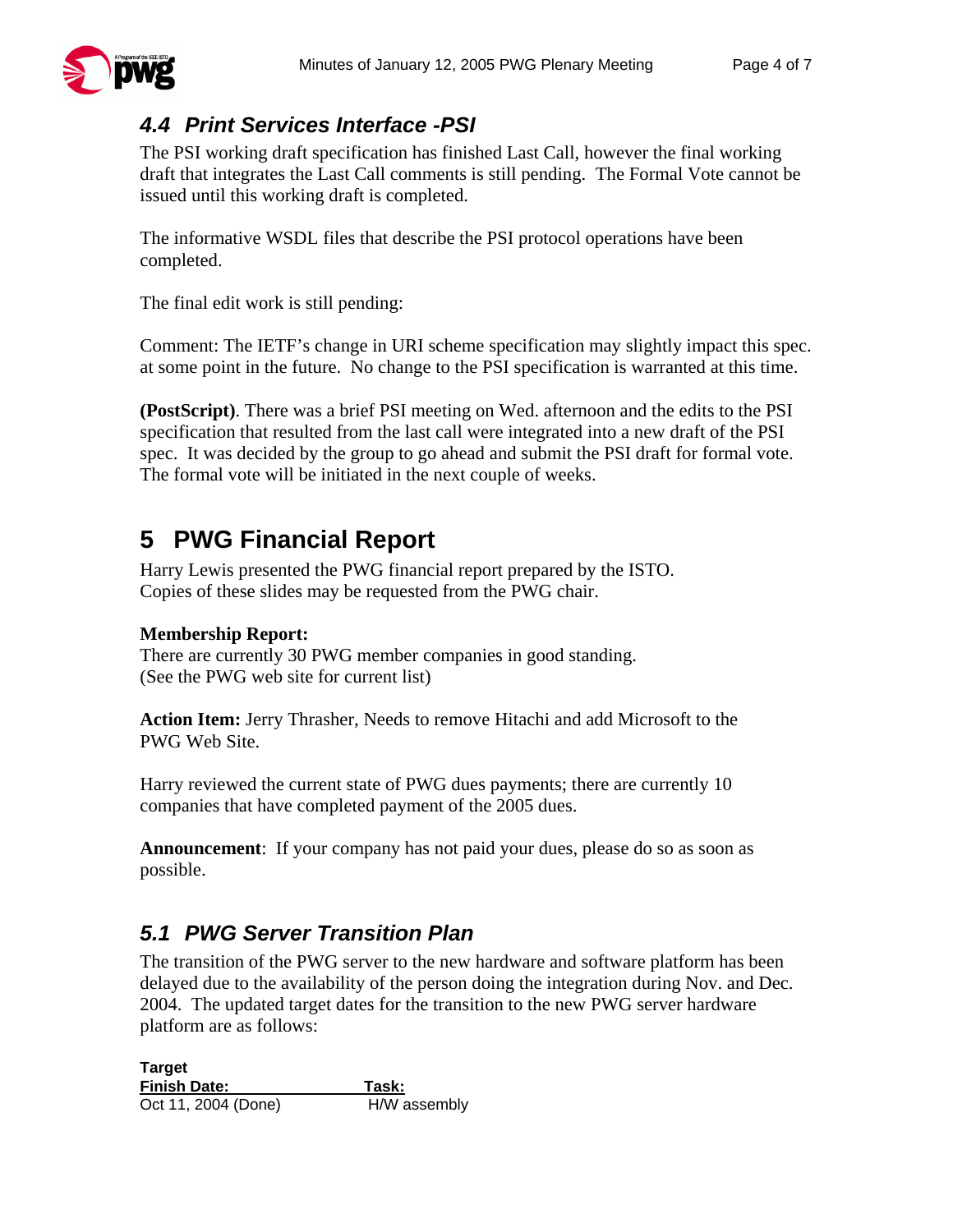

Oct. 25 (Done) O/S Install Nov. 15 (In Process) Application install

Dec. 6 (~Feb. 14) Test on Protected network Dec. 10 (~Feb. 22) Relocate to Internet & test Dec. 12 (~Feb. 25) Replace production system

The PWG has NOT been invoiced for any of the server transition expenses.

#### *5.2 Mailto: Notifications for IPP*

The Mailto: IPP specification that was rejected from the IETF due to security concerns. While a number of vendors have implemented this type of notification, there is no documents specification to point to. Ron Bergman has expressed his willingness to marshal this through the PWG process and make the edits to the draft, as a PWG Standard is appropriate. Paul Danbold expressed interest in the CUPS implementation of the Mailto: feature.

It was decided that the work should progress on reformatting and adding some explanation of the security concerns and look at re-chartering the IETF IPP working group as a PWG IPP maintenance or extension working group.

**Action Item:** Harry Lewis will issue a call for Working Group officers for the rechartering if the IPP working group.

**NOTE:** As an aside from the Mailto: discussion it was pointed out that we need to make a concerted effort to update the WEB pages on the PWG site as many of these are out of date.

### **6 Next meeting (April) Day by Day Schedule**

The current April 11-15, 2005, meeting day planning was discussed. The meeting will be held in Tokyo Japan and will be hosted by Epson. This meeting is co-located with both the Free Software Group and the IEEE P2600 Hardcopy Device and System Security task group, and possibly the Trusted Computing Group's Hardcopy Working Group.

The current agenda for the week is:

- Monday: PWG WIMS and Counters Spec.
- Tuesday/(Wednesday Morning): (IEEE P2600 Working Group)
- Wednesday Afternoon: PWG/FSG Joint Plenary
- Thursday: PWG PortMon MIB, Counter MIB, certification MailTo: IPP Notifications TFM (if appropriate)

FSG Parallel Track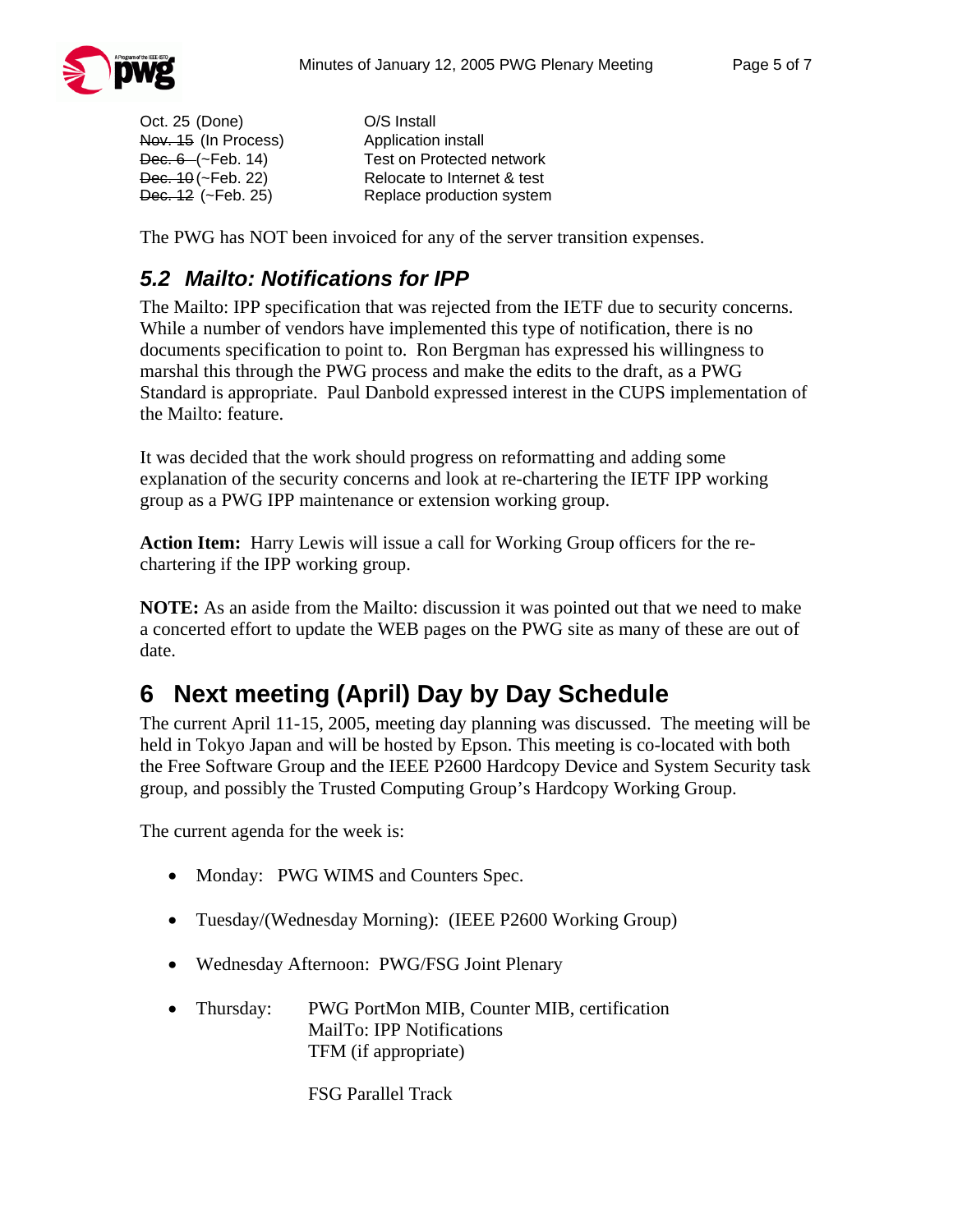

• Friday: FSG Meeting TCG Parallel (tentative)

**Action Item**: Harry Lewis will check with Epson about a second meeting room for FSG parallel track on Thursday and Friday.

# **7 2005 Meeting Schedule**

The current PWG meeting schedule for the remainder of 2005 after the Japan meeting was presented during the plenary meeting.

| 2005 Remaining Schedule Plan (PWG Meetings) |                               |  |
|---------------------------------------------|-------------------------------|--|
| Week of                                     | Location                      |  |
|                                             |                               |  |
| <b>July 11-15</b>                           | San Francisco CA (Apple host) |  |
|                                             |                               |  |
| Oct 24-28                                   | <b>New Orleans</b>            |  |
|                                             |                               |  |

## **8 PWG Misc. and Issues**

### *8.1 Miscellaneous (FYI)*

As part of the MIB effort, there was a brief discussion about a MIB validation or certification process role for the PWG.

**Action Item**: Harry will add this to the April PWG agenda.

#### **Axeda invitation to join the WIMS effort in the PWG.**

**Action Item**: Harry Lewis will verify the status of the letter that was sent to Axeda to make sure it was indeed received.

Current PWG officer terms end in September 2005. Due the reduced number of F2F meetings, we need to define candidates for future PWG officers for upcoming terms. **Action Item:** Harry Lewis will send a note to PWG announce, announcing a call for officer nominations.